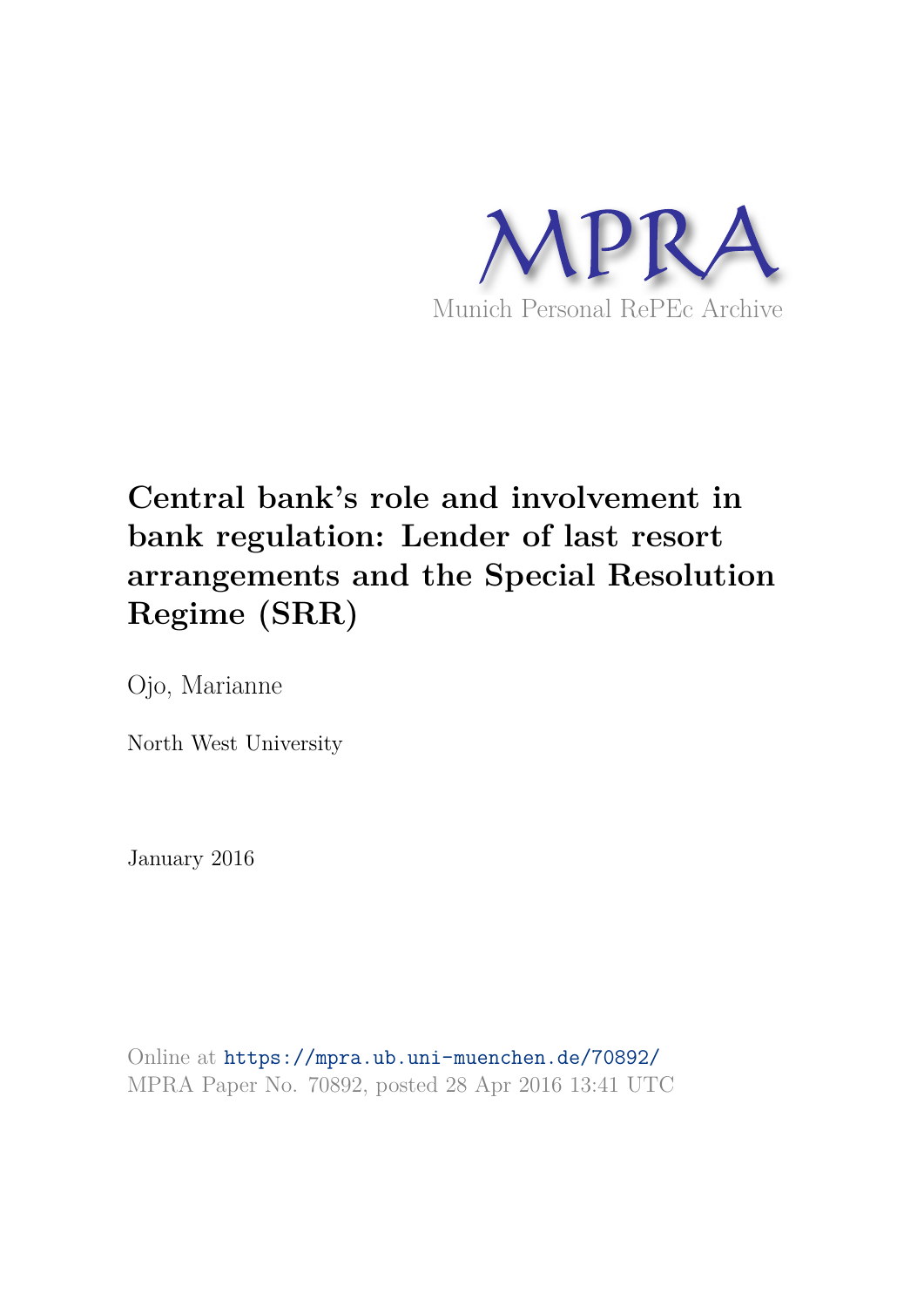# **ABSTRACT**

*This paper considers developments which have necessitated greater involvement and a greater role for the central bank in financial regulation and supervision. The aftermath of the 2007/08 financial crisis has witnessed the enactment of legislation such as the Banking Act of 2009 which has not only introduced greater statutory powers for the central bank, but also the Special Resolution Regime. As well as a consideration of arguments which are in favour of the central bank's role as supervisor and lender of last resort, the importance of central bank independence and safeguards which exist to ensure that sufficient accountability is fostered, will be considered. Safeguards and accountability mechanisms which are adequate, such that, whilst ensuring that the regulator is not susceptible to regulatory capture, do not impede the ability of such a regulator to obtain vital and necessary information from systemically important individual financial institutions. In its support of the view that central banks should assume a greater role in supervision, this paper not only seeks to justify why such a degree of involvement is vital to ensuring and maintaining stability in the financial system, but also those factors which are considered to be necessary if such a role is to be effective.*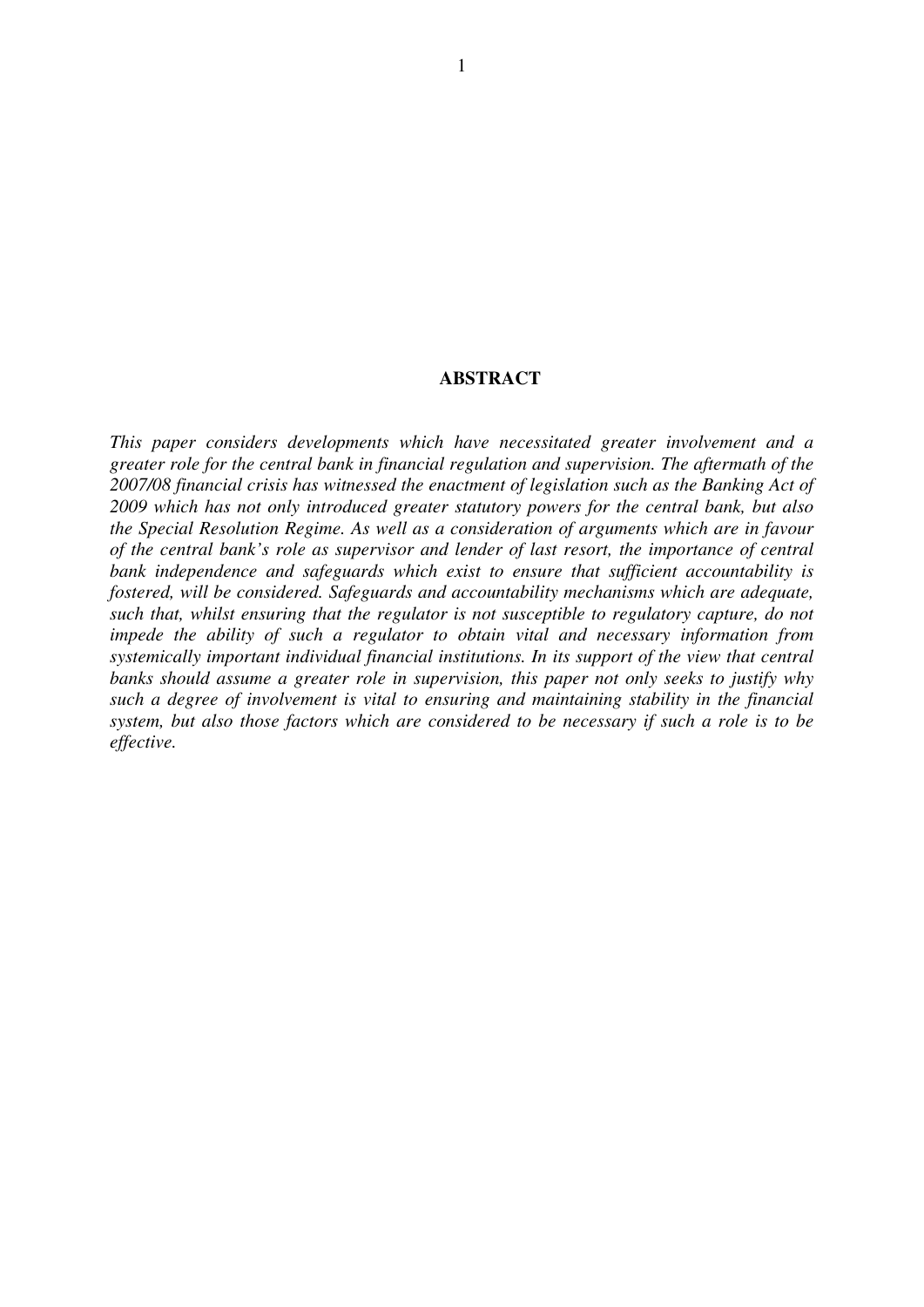# **Central Bank's Role and Involvement in Bank Regulation: Lender of Last Resort Arrangements and the Special Resolution Regime (SRR)**

#### **Introduction**

In considering the importance of the central bank's independence in prudential supervision and whether such importance necessitates the adoption of legal provisions which would ensure such independence, this paper will commence with a brief overview of developments which have highlighted the growing importance of liquidity. It will then consider existing central bank arrangements in selected jurisdictions and the central bank's role in maintaining stability within the financial system. The next section will focus on developments will have lead to the introduction of the Special Resolution Regime in some jurisdictions whilst other jurisdictions are still deliberating on the matter. Central bank independence, with particular focus on central bank financial and operational independence, will then be elaborated on. This section will also consider arguments in favour of and against central bank independence. The concluding sections comprise of discussions on measures which have been introduced in the aftermath of the recent Financial Crises and why such measures will serve as suitable and necessary complements to previous and present measures aimed at safeguarding central bank independence. In concluding this paper, one of its aims is to highlight the conflicts which exist between the central bank's independence and the goal of maintaining and achieving stability within the financial system– particularly where adequate safeguards are not in place.

#### **Ever increasing importance of liquidity and the role of the central bank as lender of last resort**

From the events witnessed during the 2007/2008 Financial Crisis, the increased importance of liquidity, maturity mismatches, and the degree of interconnection between banks, make the central bank's role as a lender of last resort even more important. The ease with which an asset could be traded was also a prominent feature of the Crisis.<sup>[1](#page-2-0)</sup> Even though it has been argued that investment banks are not systemically important<sup>[2](#page-2-1)</sup>, any bank which has a high degree of "interconnection" with other banks should be considered systemically important. As the fifth largest investment bank in the US, Bear Stearns played a significant role in the credit default swaps market, acted as prime broker to many hedge funds and was not only a primary dealer in the bond market, but also a counter party to many prominent Wall Street firms.<sup>[3](#page-2-2)</sup> In the words of one Fed official, " Bear Stearns was too interconnected to be allowed to fail at a time when financial markets are extremely fragile".[4](#page-2-3)

Central banks' roles as lenders of last resort arrangements and their oversight of systemically vital financial institutions is becoming increasingly acknowledged as a reason for an extension of their involvement in regulation and supervision of the financial system. Some reasons attributed to the central bank's ability to play such a vital role in supervision relate to:<sup>[5](#page-2-4)</sup> Its ability to provide liquidity

<span id="page-2-2"></span><sup>3</sup> See K Guha, Fed Moves To Minimise Systemic Risk' *The Financial Times* March 14 2008

<span id="page-2-0"></span><sup>1&</sup>lt;br><sup>1</sup> See C Reinhart and A Felton, 'The First Global Financial Crisis of the 21<sup>st</sup> Century: Part II, June – December 2008 < [http://mpra.ub.uni-muenchen.de/13604>](http://mpra.ub.uni-muenchen.de/13604) at page 5. For further information on how a problem in sub prime mortgages, estimated to be less than 1% of the world's debt stock triggered a series of failures throughout the financial system, see ibid

<span id="page-2-1"></span><sup>&</sup>lt;sup>2</sup> "In the sense that no investment bank performs tasks that cannot be performed readily and with comparable effectiveness by other institutions" see W Buiter, Central Banks and Financial Crises at page 99.

<span id="page-2-3"></span><sup>4</sup> ibid

<span id="page-2-4"></span><sup>&</sup>lt;sup>5</sup> See W Buiter, Central Banks and Financial Crises (Paper presented at the Federal Reserve Bank of Kansas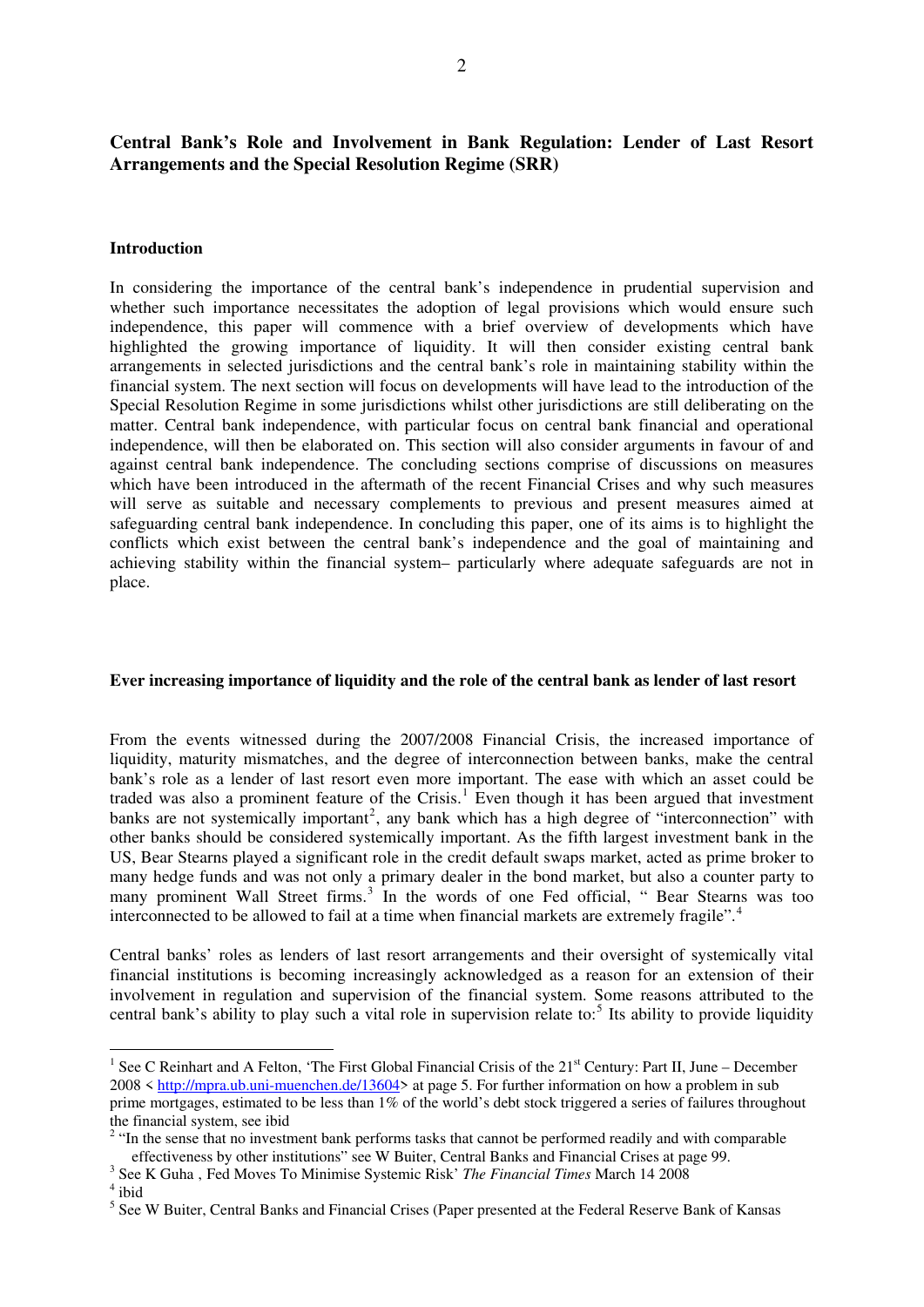privately – by virtue of the vast amounts of liquid assets in its reserves; its ability to maintain sufficient liquidity - such that it can manage its business when markets operate at normal levels of liquidity. It also has access to sufficient liquidity through credit lines and swaps, for example.

Maintaining the close involvement of national central banks in prudential supervision has been highlighted by the European Central Bank (ECB) as a vital pre requisite, not only in facilitating the Euro system's adequate contribution to monitoring risks to financial stability in the Euro zone, but also in ensuring smooth coordination between central bank functions which are carried out at supra national level and supervisory functions carried out at national level.<sup>[6](#page-3-0)</sup> It has been observed that since the start of the Crisis, the ECB has complained of a lack of information on banks which have the potential to trigger systemic failures.<sup>[7](#page-3-1)</sup> Further, the existence of legal impediments to the sharing of information between national regulators in the Euro zone and the ECB has been noted.<sup>[8](#page-3-2)</sup> An approach whereby a European system of supervisory agencies consisting of national prudential agencies which would be aggregated within a single supervisory system with cross border structures – similar to the European System of Central Banks, has been proposed.<sup>[9](#page-3-3)</sup> Further, a European prudential supervisory agency would not only be responsible for strategic supervisory decisions, but also the design of policies<sup>[10](#page-3-4)</sup>. It would also assist in the resolution of disputes between home and country supervisors.<sup>[11](#page-3-5)</sup>

The task of harmonisation in the area of bank regulation and supervision in the Euro zone however, appears to be a daunting one. Given the diverse structures of regulation across Euro member states, it is not so difficult to understand why the ECB has no formal supervisory role.<sup>[12](#page-3-6)</sup>The recommendations of the Report of the High Level Group on Financial Supervision in the EU, which are aimed at re building the structure of financial regulation and supervision in the EU, consist of three new elements.[13](#page-3-7)

Financial crises such as those of Northern Rock, IKB and Hypo Real Estates in Europe, have lead to a review of arrangements involving the central banks in the jurisdictions concerned. The occurrence of these crises also highlighted the need for a special resolution regime and a "bridge bank" whose aims are to address the needs of failing banks.

-

<sup>9</sup> See J Lawson and S Barnes and Marte Sollie 'Financial Market Stability in the European Union: Enhancing Regulation and Supervision' Economics Department Working Paper No. 670 page 37 and also D Schoenmaker and S Oosterloo, "Financial Supervision in Europe: A Proposal for a New

Architecture", in: L. Jonung, C. Walkner and M. Watson (eds), *Building the Financial Foundations of the Euro - Experiences and Challenges*, 2008 Routledge, London. [<http://www.olis.oecd.org/olis/2009doc.nsf/LinkTo/NT00000C9A/\\$FILE/JT03259984.PDF>](http://www.olis.oecd.org/olis/2009doc.nsf/LinkTo/NT00000C9A/$FILE/JT03259984.PDF) (last visited 11 June 2009)

City's symposium on "Maintaining Stability in a Changing Financial System", at Jackson Hole, Wyoming, on August 21-23, 2008) at page 31

<span id="page-3-0"></span><sup>&</sup>lt;sup>6</sup> LB Smaghi, 'Central Bank Independence in the EU: From Theory to Practice' European Law Journal, Vol. 14, No. 4, July 2008, p454

<span id="page-3-1"></span><sup>&</sup>lt;sup>7</sup> W Buiter, Central Banks and Financial Crises (Paper presented at the Federal Reserve Bank of Kansas City's symposium on "Maintaining Stability in a Changing Financial System", at Jackson Hole, Wyoming, on August 21-23, 2008) at page 113

<span id="page-3-3"></span><span id="page-3-2"></span><sup>8</sup> ibid

<span id="page-3-4"></span> $^{10}$ ibid

<span id="page-3-5"></span> $11$  ibid

<span id="page-3-6"></span><sup>&</sup>lt;sup>12</sup> See W Buiter Central Banks and Financial Crises at page 113

<span id="page-3-7"></span><sup>&</sup>lt;sup>13</sup> See W Nier, 'Financial Stability Frameworks and the Role of Central Banks: Lessons from the Crisis' IMF Working Paper WP/09/70 April 2009 at pages 21 and 22; Also see De Larosière, 2009, "Report of the High-level Group on Financial Supervision in the EU," Brussels, Feb 25, 2009. These elements comprise of a macro prudential authority (ESRC), a micro prudential authority (ESFS) and a consolidation of sectoral committees such as those of the CEBS,CEIOPS and CESR which elevates their status to that of "authorities" which are conferred specific powers aimed at guaranteeing consistent supervision across the EU.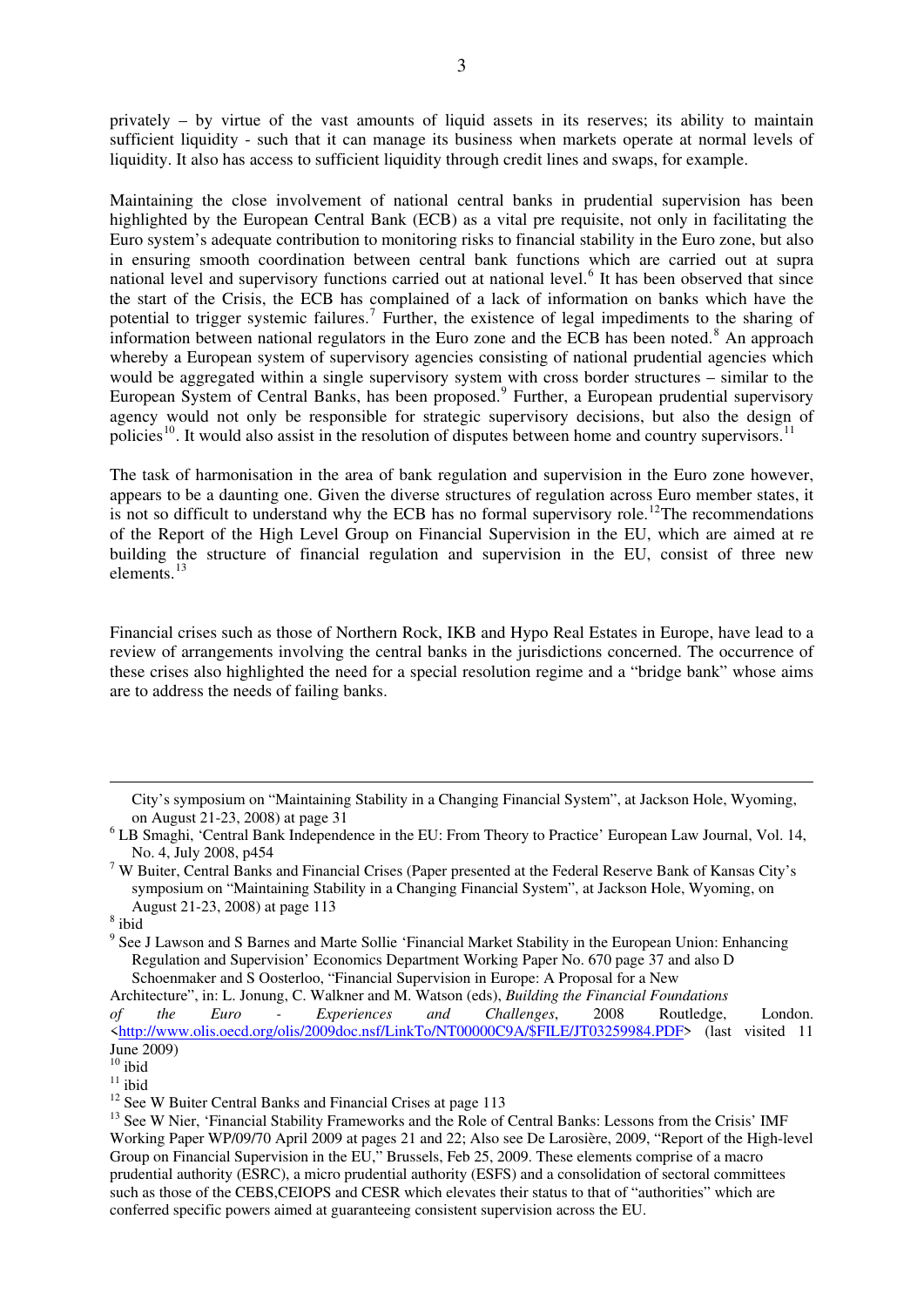#### **Existing arrangements in Germany and the UK**

In contrast to the UK where the Bank of England is not really involved in the supervision of financial institutions, the German Central Bank, the Deutsche Bundesbank, not only assists BaFin in exercising supervision over credit and financial institutions, but is also in charge of ongoing monitoring of credit institutions. Parliament had good reasons for involving the Bundesbank through section 7 of the Banking Act in the banking supervision process.<sup>[14](#page-4-0)</sup>The Bundesbank is involved in basically all aspects of banking supervision and these include:[15](#page-4-1)The issuing of general rules such as principles and regulations; undertaking regular surveillance which excludes sovereign and isolated measures directed at institutions – as these are reserved for the Federal Financial Supervisory Authority; banking supervisory audits; ongoing monitoring of institutions<sup>[16](#page-4-2)</sup>; international cooperation in coordination of prudential matters and crisis management roles. Regulators with combined regulatory and supervisory roles such as the Federal Reserve, or supervisory systems where the central bank and regulator are closely involved in supervision, such as that which exists in Germany, are advantageous in that such regulators possess more accurate, complete and timely information about systemically important institutions than those jurisdictions where the central bank has less involvement in regulation.

### **The Central Bank's Role in Maintaining Stability**.

Central bank independence has been the preferred means to facilitating monetary stability since the end of the 1980s and the beginning of the 1990s and factors contributing to this include: Fact that in the EU, the Maastricht Treaty on European Union made legal central bank independence a *conditio sine qua non* to participating in European Monetary Union. This is in addition to the other four criteria of economic convergence and the additional requirements regarding fiscal responsibility. The second factor emanates from the skills, expertise and superior qualifications of central bankers when compared to those of politicians.<sup>[17](#page-4-3)</sup> The separation or combination of the roles of the central bank as lender of last resort and supervisor constitutes a controversial topic. It is argued that whilst a supervisory authority like the Fed Reserve has greater likelihood to possess "institution specific information" which is vital for performing the LLR role effectively, it is also susceptible to regulatory capture.[18](#page-4-4) Furthermore, supervisory authorities such as the Bank of England and the European Central Bank are considered to be less vulnerable to the possibility of being captured, but not so well informed about impending liquidity or solvency problems in systemically prone and important financial institutions.[19](#page-4-5)

In addition to its monetary policy setting functions, there are many reasons in favour of the central bank also acting as supervisor<sup>[20](#page-4-6)</sup> and these are as follows: That the central bank must have concern for the efficient working of the payments system and that as a result, it should also supervise and regulate at least the main money-market commercial banks at the heart of the system; that any rescue or liquidity crises will usually require quick injection of cash-which can only be done by the central bank. For this reason, it is argued that the central bank and supervisory body work closely together and

<u>.</u>

<span id="page-4-0"></span><sup>&</sup>lt;sup>14</sup> Deutsche Bundesbank, 'Deutsche Bundesbank's Involvement in Banking Supervision' Monthly Report (September 2000) p 34

<span id="page-4-1"></span> $15$  ibid

<span id="page-4-2"></span><sup>&</sup>lt;sup>16</sup> This involves the evaluation of documents submitted by institutions; auditors' reports pursuant to section 26 KWG, annual financial statements, as well as performing and evaluating audits of banking operations in order to assess the adequacy of institutions' capital and risk management procedures and the appraisal of audit findings ( Division 2 , Section 7 of KWG). Ongoing monitoring of institutions are to be performed by the Bundesbank's regional offices; For more on this, see The Deutsche Bundesbank's Involvement in Banking Supervision Monthly Report September 2000 p 34

<span id="page-4-3"></span><sup>&</sup>lt;sup>17</sup> See RM Lastra, Legal Foundations of International Financial Stability 2006 45-46

<span id="page-4-4"></span><sup>&</sup>lt;sup>18</sup> See for example Buiter 'Central Banks and Financial Crises' at page 120

<span id="page-4-6"></span><span id="page-4-5"></span> $\frac{19}{20}$  ibid

<sup>20</sup> C Goodhart and D Schoenmaker ' Institutional Separation Between Supervisory and Monetary Agencies ' (Financial Markets Group Special Papers 1992 )140-141; CAE Goodhart *The Emerging Framework of Financial Regulation* (1998) 249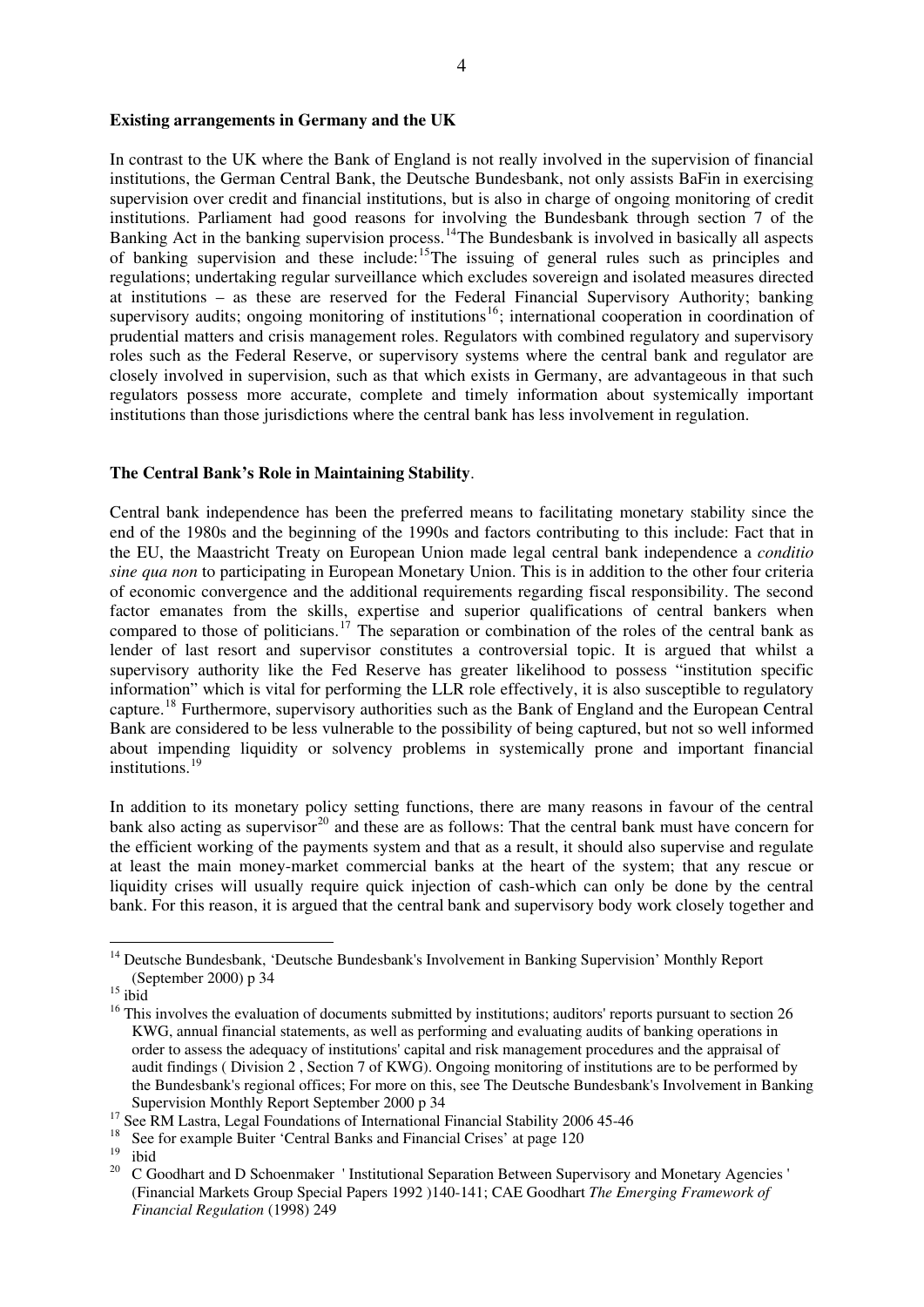that this can best be achieved through internalising the supervisory body within the central bank; and that separation would involve wasteful duplication as there is bound to be a lot of overlap between areas of interest of and information required by and accessible to both the supervisor and the central bank.

Arguments for separation include: Where government financing is required for any large rescue, politicians and the Ministry of Finance are likely to be involved. For this reason, it is important for the central bank to become more independent in the conduct of monetary policy and less politically involved in its supervisory role; that bank failures affect credibility and the central bank requires credibility in conducting its monetary policies; and where concerns for the micro-level health and stability of parts of the banking system might affect the aim of the central bank's conduct of monetary macro-policy – that is, where there is conflict of interest between the combination of monetary and regulatory function.

As a result of its business relationships with credit institutions, its local presence and its general proximity to the market, the Bundesbank has deep insights into the financial sector and possesses knowledgeable, qualified staff who deal with issues relating to the financial market and its stability.<sup>[21](#page-5-0)</sup> It is therefore not surprising that the German Parliament approved the Bundesbank's involvement in banking supervision in section 7 of the Banking Act.<sup>[22](#page-5-1)</sup> As well as being involved in the supervisory process, the Bundesbank is also involved in matters relating to supervisory policy-making. As a member of the Financial Markets Regulatory Forum, it is acknowledged as an authority that together with BaFin is responsible for the stability of the financial system.<sup>[23](#page-5-2)</sup>

As a result of the Bank of England Act  $1998^{24}$  $1998^{24}$  $1998^{24}$ , the Bank of England has a limited role in the regulation and supervision of banks. A review of the extent of the Bank of England's role in bank regulation has achieved partial realisation with the introduction of the 2009 Banking Act.

# **The Need for a Special Resolution Regime**

The Northern Rock crisis highlighted problems which were inherent in the tripartite arrangement between the Treasury, the Financial Services Authority and the Bank of England for dealing with financial stability which includes amongst others, the inability of the Bank to act as lender of last resort for a limited time without such a role being made public. The consultation paper issued in July  $2008<sup>25</sup>$  $2008<sup>25</sup>$  $2008<sup>25</sup>$  as a response by the authorities to the Northern Rock Crisis and to strengthen the U.K. framework for financial stability, envisaged a leading role for the Bank of England in the implementation of a special resolution regime for banks.<sup>[26](#page-5-5)</sup>

The establishment of a "special resolution regime" which should enable the seizure of a failing bank and facilitate all or part of its business to be transferred to a "bridge bank" which would manage services for customers, is also a consequence of the Northern Rock crisis.

The Banking Act 2009 received Royal Assent on the 12 February 2009 – legislation having been introduced into Parliament on the 7 October 2008.<sup>[27](#page-5-6)</sup> As well as formalising the role of the Bank of

<sup>&</sup>lt;u>.</u> <sup>21</sup> http://www.bundesbank.de/bankenaufsicht/bankenaufsicht\_bafin.en.php (last visited 11 July 2007)

<span id="page-5-1"></span><span id="page-5-0"></span> $^{22}$  ibid

<span id="page-5-2"></span> $^{23}$  ibid

<span id="page-5-3"></span><sup>&</sup>lt;sup>24</sup> Whereby powers related to the supervision and regulation of banks were transferred to the Financial Services Authority

<span id="page-5-4"></span><sup>&</sup>lt;sup>25</sup> HM Treasury, Bank of England and FSA, 2008, "Financial Stability and Depositor Protection: Further Consultation," July 2008.

<span id="page-5-5"></span><sup>&</sup>lt;sup>26</sup> See W Nier, 'Financial Stability Frameworks and the Role of Central Banks: Lessons from the Crisis' IMF Working Paper WP/09/70 April 2009 at page 21

<span id="page-5-6"></span><sup>&</sup>lt;sup>27</sup> See [<http://www.hm-treasury.gov.uk/fin\\_banking\\_act2009.htm>](http://www.hm-treasury.gov.uk/fin_banking_act2009.htm) (last visited 7 June 2009)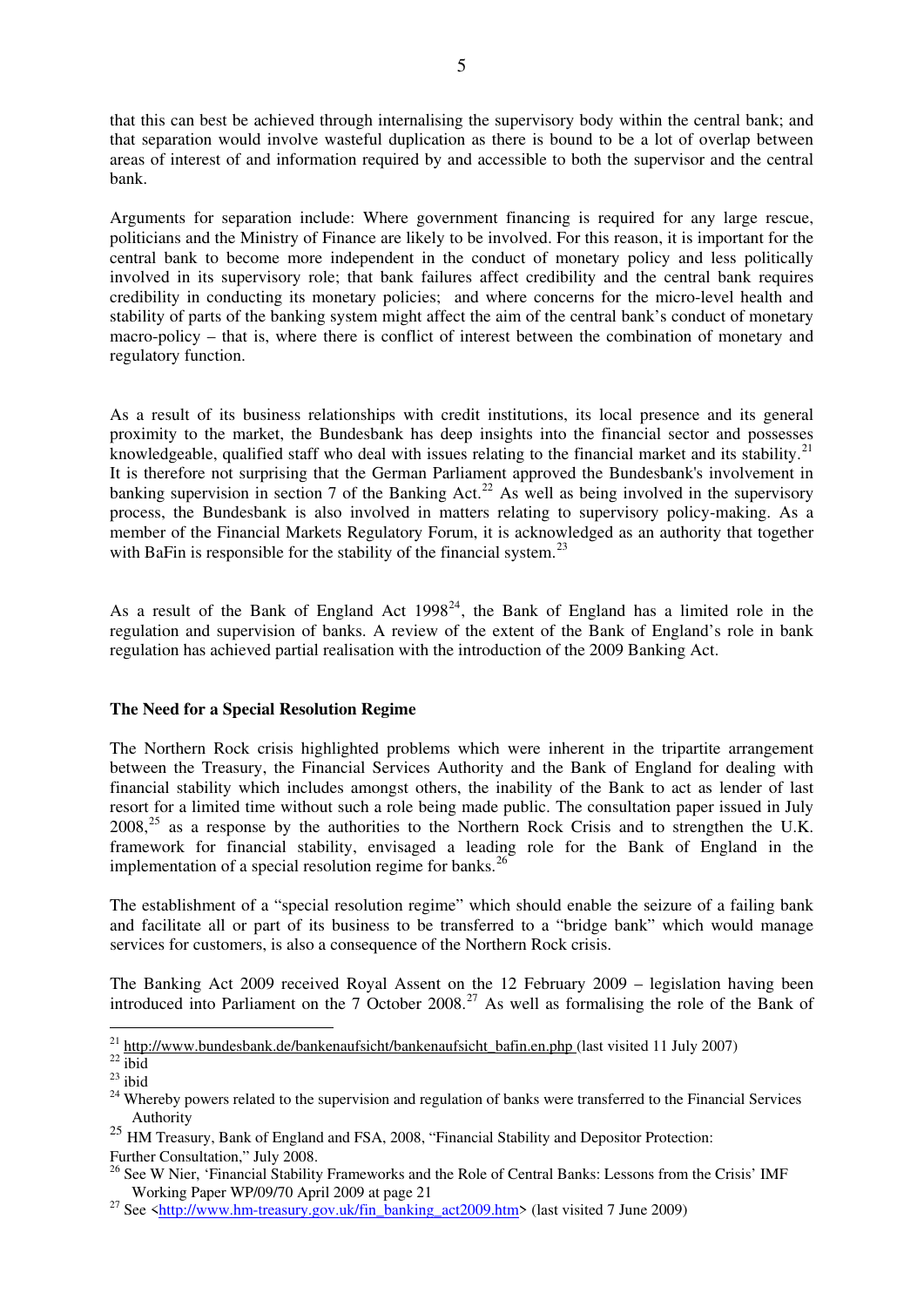England in its oversight of systemically vital payment systems, the Banking Act 2009 has also resulted in statutory powers being granted to the Bank of England, in respect of its responsibility for financial stability.<sup>[28](#page-6-0)</sup> The Act is divided into eight sections which deal with the special resolution regime, bank insolvency, bank administration procedures, inter bank payment systems and the Financial Compensation Scheme.

The special resolution regime, which constitutes the focal point, in respect of measures aimed at dealing with failing banks, is the new statutory and permanent regime which consolidates temporary measures introduced by the Banking (Special Provisions) Act 2008 (BSPA) which was implemented as a means of exercising control and bringing Northern Rock into temporary public ownership in February 2008. According to Part 1, section 1 (1) of the Act, the purpose of the special resolution regime for banks is to address the situation where all or part of the business of a bank has encountered, or is likely to encounter financial difficulties. The special resolution regime consists of  $29$  three stabilisation options,  $30$  the bank insolvency procedures  $31$  and the bank administration procedures.  $32$ 

The Act not only consolidates the tripartite arrangement as established under the 2006 Memorandum of Understanding, but is also evidential of the extension of the Bank of England's role in the supervisory process .<sup>[33](#page-6-5)</sup> This is reflected in sections such as those of 7 and 8 of the Act, which clarify responsibilities in relation to the exercise of powers. In respect of bank insolvency procedures, an insolvency order may be made only on the application of the FSA with the consent of the Bank of England, or on the application of the Bank of England.<sup>[34](#page-6-6)</sup> Further, before exercising insolvency powers in respect of a residual bank, the FSA is required to give notice to the Bank of England.<sup>[35](#page-6-7)</sup>

#### **Central Bank Independence**

Central bank independence is considered as a means of achieving the goal of price stability.<sup>[36](#page-6-8)</sup> It is also interesting to note that Lastra recommends the inclusion of regulatory powers in any law which truly safeguards independence.<sup>[37](#page-6-9)</sup> This would infer that central bank independence would be ensured if the central bank was responsible for both monetary policy setting and regulatory functions – hence price stability would be better facilitated through a central bank whose powers not only consisted of monetary policy setting functions, but also of regulatory and supervisory functions. The strong record held by the *Deutsche Bundesbank* and in particular, the pre-1999 *Bundesbank* in maintaining price stability is reiterated.<sup>[38](#page-6-10)</sup> However, the difficulty in finding a central bank whose independence is absolute is also noted.<sup>[39](#page-6-11)</sup> In as much as certain events and developments make it difficult to ensure that

-

<span id="page-6-0"></span> $^{28}$  Regulatory and supervisory responsibilities had been formally passed to the Financial Services Authority (FSA) under the Bank of England Act 1998

<span id="page-6-1"></span> $29$  Section 2 of the Act

<span id="page-6-2"></span><sup>&</sup>lt;sup>30</sup> See section 1 (3a-c) : These are a) transfer to a private sector purchaser b) transfer to a bridge bank, and c) transfer to temporary public ownership

<span id="page-6-3"></span> $31$  As stated under Part 2

<span id="page-6-4"></span><sup>&</sup>lt;sup>32</sup> As provided under Part 3

<span id="page-6-5"></span> $33$  See < http://www.fsa.gov.uk/pubs/mou/fsa\_hmt\_boe.pdf>

<span id="page-6-6"></span> $34$  See section 117(2) of the Act

<span id="page-6-7"></span><sup>&</sup>lt;sup>35</sup> See section 157 of the Act

<span id="page-6-8"></span><sup>36</sup> See RM Lastra, *Legal Foundations of International Financial Stability* 2006 45-46

<span id="page-6-9"></span> $37$  ibid at page 46

<span id="page-6-10"></span> $38$  ibid at pages 51-61

<span id="page-6-11"></span><sup>&</sup>lt;sup>39</sup> The Bundesbank's scope for independence has been restricted as a result of two major developments namely: The German unification and the European Monetary Union. In the case of German unification, the issue concerned national identity, not price stability. The Exchange Rate Mechanism of the European Monetary System was sacrificed in order to achieve the greater national objective of unifying the German people. With regards to the European Monetary Union, supranational integration was held to be more important for the future of the German nation than the maintenance of an independent central bank. For further information on this, see ibid at 58-61. Lastra highlights the fact that the independence of the Bundesbank has seldom been sacrificed on the basis that the economy was suffering.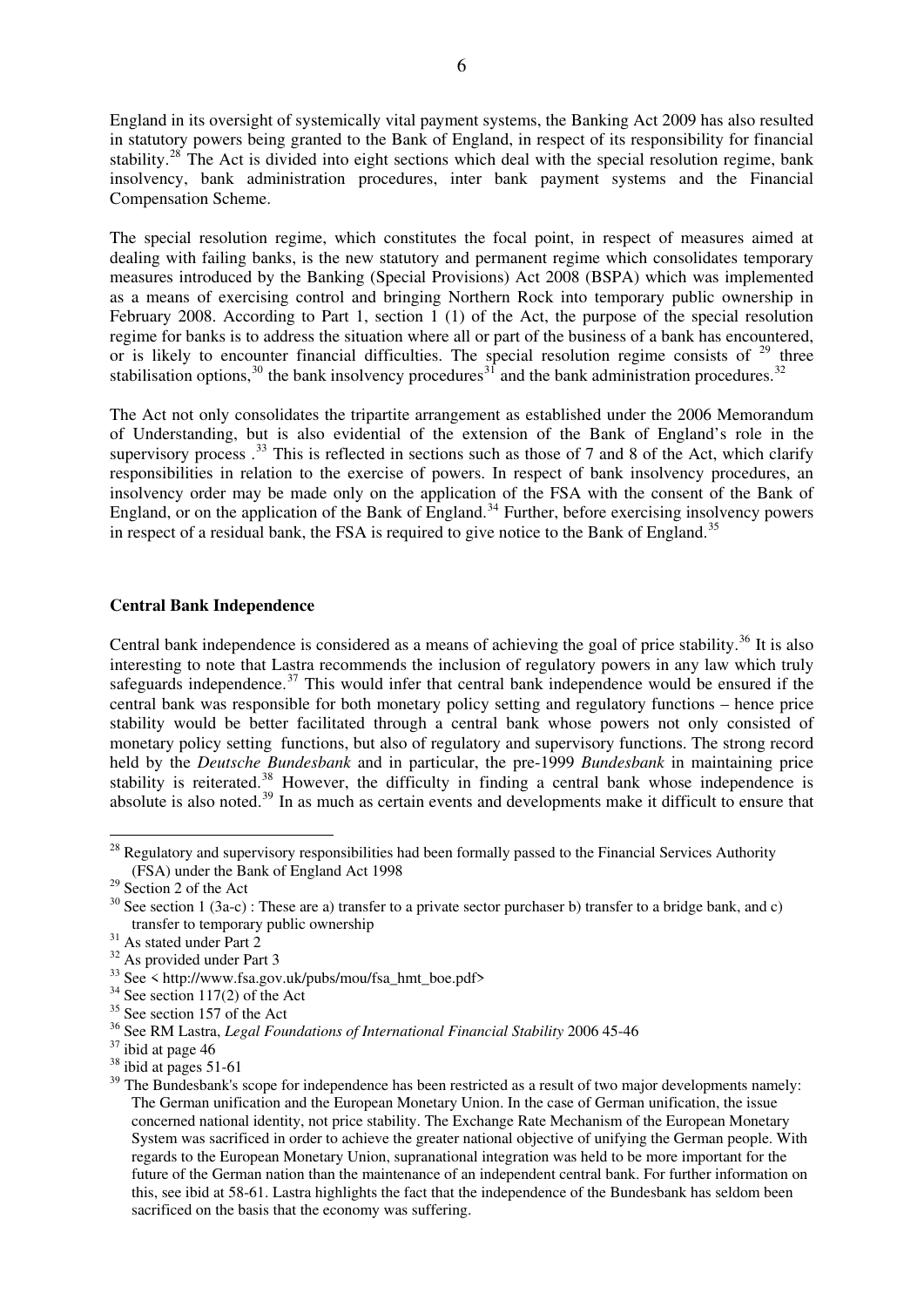a central bank's independence is absolute, developments such as conglomeration and globalisation have warranted the need for the involvement of a single regulator. However, this is a function which if not absolutely carried out by the central bank, should still, to a great extent, involve the central bank.

There appears to be greater support for central bank independence when compared with independence granted to supervisory and regulatory agencies. Even though there is and there has been support for central bank independence – particularly with reference to independence from political interference, there is still some reluctance to grant independence to financial regulators and supervisors. $40$ According to Hüpkes and others, it is more difficult for financial regulators to design accountability arrangements than it is for central banks.<sup>[41](#page-7-1)</sup> In their opinion, the reluctance by policy makers to grant independence to supervisory and regulatory agencies is attributed to three factors.<sup>[42](#page-7-2)</sup>

The significance of central bank financial independence as a component of overall independence has been emphasised by the European Union.<sup>[43](#page-7-3)</sup> According to Buiter<sup>[44](#page-7-4)</sup> two types of central bank independence exist, namely, target independence and operational independence. Four aspects of central bank independence are considered by Smaghi<sup>[45](#page-7-5)</sup>namely, functional, institutional, personal and financial independence. For the purposes of the discussion in this paper, operational and financial independence will constitute the focus of discussion.

# Central bank Financial Independence

Financial independence involves the independence of the central bank - when considered from the perspective of the funding of its activities and the exercise of its powers.<sup>[46](#page-7-6)</sup> In Amtenbrink's view, the central bank's legal basis may facilitate a system whereby a government which has been elected democratically determines the boundaries within which the central bank should decide on an actual capital increase.[47](#page-7-7) However, the success of such an arrangement would be dependent on the existence of a key factor, namely, the bank's independence from the government at the time when the actual need for re capitalisation occurs.<sup>[48](#page-7-8)</sup> Furthermore, central bank financial independence would be safeguarded where the central bank is not dependent on the government's general budget but is able to address the needs of its financial operations through its own generated income.<sup>[49](#page-7-9)</sup>

According to Smaghi, $50$  legal provisions alone are generally not adequate to guarantee the appropriate level of central bank independence – the respect for independence and its boundaries, amongst parties

<u>.</u>

<span id="page-7-0"></span><sup>&</sup>lt;sup>40</sup> See EHGHüpkes, M Quintyn, M Taylor, 'The Accountability of Financial Sector Supervisors: Theory and Practice 2006 at page 1

<span id="page-7-1"></span><sup>&</sup>lt;sup>41</sup> ibid, preface

<span id="page-7-2"></span><sup>&</sup>lt;sup>42</sup> ibid at page 1; The three factors include: Firstly, the fact that independent regulatory and supervisory agencies could become another branch of government which is not subject to the same level of scrutiny as that which is prescribed to the executive, legislative and judicial branches. Secondly, without adequate regulatory oversight, regulators may favor industry interests over those of the public – hence facilitating the possibility of a "regulatory capture" occurring. Thirdly, self interest may contribute to policy makers' reluctance to giving up their oversight functions.

<span id="page-7-3"></span><sup>&</sup>lt;sup>43</sup> See P Stella and A Lönnberg, , Issues in Central Bank Finance and Independence' IMF Working Paper WP/08/37 and in particular, the European Monetary Institute's report EMI (1998) "Convergence report" at page 295

<span id="page-7-4"></span><sup>&</sup>lt;sup>44</sup> See W Buiter, 'What's Left of Central Bank Independence?' < [http://blogs.ft.com/maverecon/2009/05/whats](http://blogs.ft.com/maverecon/2009/05/whats-left-of-central-bank-independence/)[left-of-central-bank-independence/](http://blogs.ft.com/maverecon/2009/05/whats-left-of-central-bank-independence/)> (last visited 10 June 2009)

<span id="page-7-5"></span><sup>&</sup>lt;sup>45</sup> See LB Smaghi, 'Central Bank Independence in the EU: From Theory to Practice' European Law Journal, Vol. 14, No. 4, July 2008

<span id="page-7-6"></span><sup>46</sup> See R Smits, 'European Central bank Institutional Aspects' 1997 Kluwer Law International at page 157

<sup>&</sup>lt;sup>47</sup> F Amtenbrink, 'Securing Financial Independence in the Legal Basis of a Central Bank' at page 6

<span id="page-7-7"></span><sup>48</sup> ibid

<span id="page-7-10"></span><span id="page-7-9"></span><span id="page-7-8"></span> $49$  ibid

See LB Smaghi, 'Central Bank Independence in the EU: From Theory to Practice' European Law Journal, Vol. 14, No. 4, July 2008, p. 446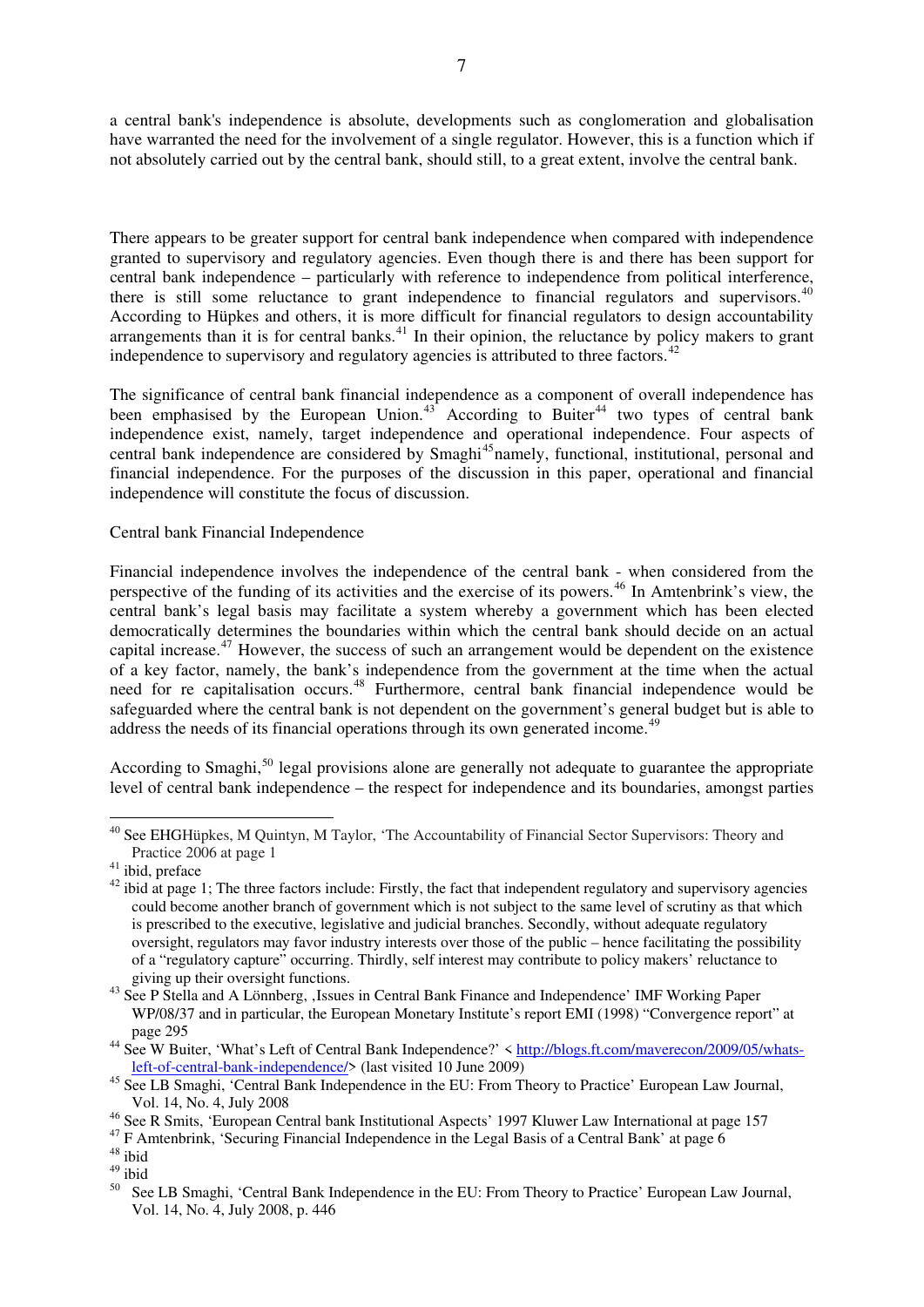involved, also being an important factor . He considers four elements of central bank independence, namely, functional, institutional, personal and financial independence.<sup>[51](#page-8-0)</sup> Furthermore, he goes on to state that:

"The concept of financial independence should therefore be assessed from the perspective of whether any third party is able to exercise either direct or indirect influence not only over the tasks of a central bank but also over its ability (understood both operationally, in terms of manpower, and financially, in terms of appropriate financial resources) to fulfil its mandate.<sup>"[52](#page-8-1)</sup>

Ensuring absolute independence with central bank financial independence also constitutes a difficult task. This is illustrated by the close links which exist between the central bank and the Treasury in many countries. Is it possible for a central bank to operate effectively - given the presence of absolute independence? The importance of close collaboration and exchange of information between the tripartite authorities in the UK (the FSA, the Treasury and the Bank of England) was highlighted by the Northern Rock Crisis. These, if effective as they should have been, could have helped, not only in identifying the problems which existed at Northern  $Rock^{53}$  $Rock^{53}$  $Rock^{53}$ , but to facilitate timely intervention which would have averted the scale of the crisis.

#### Operational independence

This is defined as "…the freedom or ability of a central bank to pursue its objectives (regardless of who sets them) as it sees fit, without interference or pressure from third parties."<sup>[54](#page-8-3)</sup> In order for such independence to be effective, it is also argued that freedom from political influences is vital.<sup>[55](#page-8-4)</sup> As is the case with financial independence, absolute independence is extremely rare given the fact that the central bank, in many jurisdictions, is connected in one way or the other to the State and the sovereign. Illustrating with the scenario which exists in the UK, the central bank is owned by the Treasury<sup>[56](#page-8-5)</sup> and several checks, for example, the role of the Treasury in underwriting risk attending emergency lending, are vital to ensuring accountability in matters relating to the central bank's position.<sup>5</sup> Furthermore, regional and global developments are factors which may contribute to the status of independence attained by a central bank. For instance, the Bundesbank's scope for independence has been restricted as a result of two major developments namely: The German unification and the European Monetary Union.<sup>[58](#page-8-7)</sup>

Arguments for and against central bank independence

# Arguments in favour

1) Need to ensure that central bank can act freely in pursuit of its objectives without interference from political pressures or other third parties.

<span id="page-8-1"></span><span id="page-8-0"></span> $51$  $\frac{51}{52}$  ibid

ibid at 452

<span id="page-8-2"></span> $53$  It should be added that a lot of factors contributed to Northern Rock's collapse – amongst which are the inadequacies of the measurements under Basel 2 and issues related to liquidity.

<span id="page-8-3"></span><sup>&</sup>lt;sup>54</sup> See W Buiter, 'What's Left of Central Bank Independence?' < [http://blogs.ft.com/maverecon/2009/05/whats](http://blogs.ft.com/maverecon/2009/05/whats-left-of-central-bank-independence/)[left-of-central-bank-independence/](http://blogs.ft.com/maverecon/2009/05/whats-left-of-central-bank-independence/)> (last visited 10 June 2009)

<span id="page-8-4"></span> $55$  ibid

<span id="page-8-5"></span><sup>56</sup> W Buiter Central Banks and Financial Crises (Paper presented at the Federal Reserve Bank of Kansas City's symposium on "Maintaining Stability in a Changing Financial System" at page 40

<span id="page-8-6"></span><sup>&</sup>lt;sup>57</sup> See P Stella and A Lönnberg, 'Issues in Central Bank Finance and Independence' IMF Working Paper WP/08/37

<span id="page-8-7"></span><sup>58</sup> See RM Lastra, *Legal Foundations of International Financial Stability* 2006 at page 58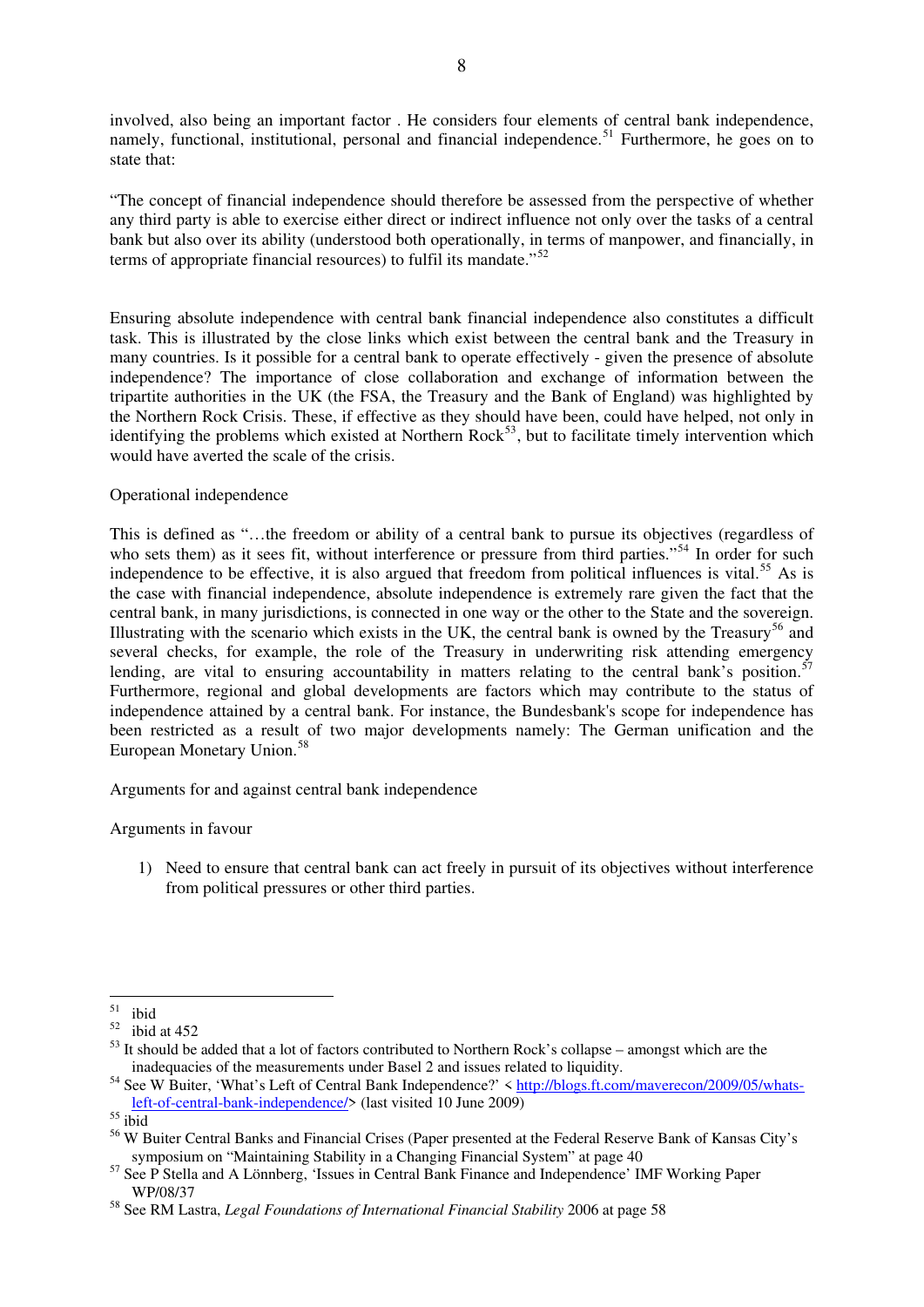Where operational independence exists, excessive interest rate cuts resulting from political pressures could be avoided.<sup>[59](#page-9-0)</sup> However, excessive interest rates cuts may not be consequential of political pressures as they may arise through the application of the precautionary principle.

Other factors which may contribute to excessive interest rate cuts include extreme sensitivity to matters relating to the financial sector (which indicate "cognitive regulatory capture") and failures by strategic members of the FOMC to comprehend adequately the way in which the interest rate mechanism should operate (hence an inappropriate application of the mechanism)<sup>[60](#page-9-1)</sup>. At times of high uncertainty, appropriate application of the interest rate mechanism as a tool of monetary policy should be timely, decisive and flexible and should focus on the principal risk.<sup>[61](#page-9-2)</sup>

Arguments against

- 1) This could lead to abuse of powers. The level of independence granted should correspondingly be justified by sufficient checks and balances.
- 2) Regulatory capture: Bank collapses such as BCCI and Barings raised concerns regarding the ability of the Bank of England , as supervisor to separate itself adequately from the culture of the banking industry in order to enable it function as a truly independent supervisor and regulator.<sup>[62](#page-9-3)</sup> Due to lack of transparency, the kind of regime under which the Bank of England operated then, as regulator, a regime of informal and negotiated enforcement, was prone to two forms of abuse. $63$  Firstly, it could degenerate into the capture of the regulatory system by the regulated, and secondly, it could conceal selective enforcement and possible harsh treatment of less significant regulatees.<sup>[64](#page-9-5)</sup>
- 3) Close collaboration with other authorities may be vital to ensuring that complete, adequate and timely information relating to systemically relevant individual institutions is obtained.

Provided adequate balances and checks are in place to guard against any abuse that could result from a grant of independence, impediment to close collaboration between regulatory authorities should be overcome. Furthermore, adequate mechanisms of accountability should help to avoid a situation whereby regulatory capture could occur.

Having highlighted the fundamental role contributed by central banks to the regulatory and supervisory process and the importance of central bank independence, measures aimed at safeguarding an extension of such powers should be in place.

# **Measures adopted in the aftermath of the recent crises**

Following the introduction of the 2009 Banking Act in the UK, the following measures which are aimed at ensuring greater independent accountability, have been adopted correspondingly with an extension of the Bank of England's powers in regulation:

1) A new Financial Stability Committee (FSC), which is a product of the Act and which is a sub committee of the Court of Directors. $65$  It comprises of the Governor of the Bank, deputy

<u>.</u>

<span id="page-9-0"></span><sup>&</sup>lt;sup>59</sup> W Buiter, Central Banks and Financial Crises (Paper presented at the Federal Reserve Bank of Kansas City's symposium on "Maintaining Stability in a Changing Financial System" at page 113

<span id="page-9-1"></span> $60$  ibid at pages 113,114

<span id="page-9-2"></span> $<sup>61</sup>$  See ibid pages 53 and 54; For further information on optimal decision making under uncertainty and whether</sup> regulator's focus should be directed at extreme risks, also see ibid at page 54

<span id="page-9-3"></span><sup>&</sup>lt;sup>62</sup> See Treasury and Civil Service Committee, Sixth Report: "The Regulation of Financial Services in the UK" House of Commons, (1994-1995) 332 para 108

<span id="page-9-4"></span><sup>63</sup> C Hadjiemanuil, *Banking Regulation and the Bank of England* 1995 Lloyds of London Press at page 182  $64$  ibid

<span id="page-9-6"></span><span id="page-9-5"></span> $65 \text{ sec}$  < <http://www.bankofengland.co.uk/publications/news/2009/048.htm>> (last visited 11 June 2009)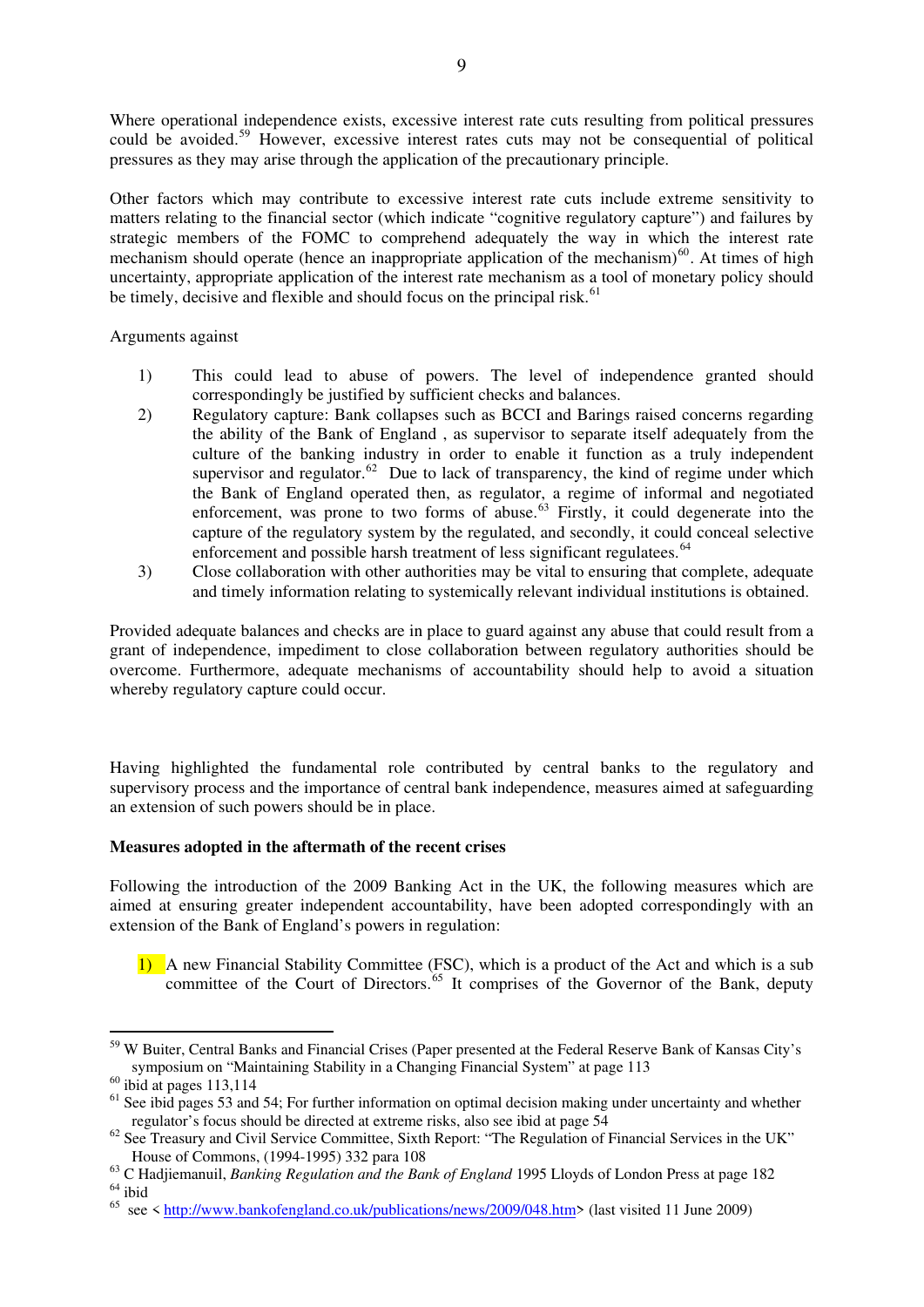governors and four non executive directors appointed by the chair of the Court.<sup>66</sup> The functions of the Committee as stipulated in the Act are: $67$  To make recommendations to the Court of Directors, which they shall consider, about the nature and implementation of the Bank's strategy in relation to the Financial Stability Objective; to give advice about whether and how the Bank should act in respect of an institution, where the issue appears to the Committee to be relevant to the Financial Stability Objective; in particular, to give advice about whether and how the Bank should use stabilisation powers under Part 1 of the Banking Act 2009 in particular cases; to monitor the Bank's use of the stabilisation powers; to monitor the Bank's exercise of its functions under Part 5 of the Banking Act 2009 (inter-bank payment systems), and any other functions delegated to the Committee by the Court of Directors for the purpose of pursuing the Financial Stability Objective.

- 2) Efforts are being undertaken to facilitate the Bank's access to supervisory information with the Treasury indicating that the Bank will be able to make recommendations to the FSA in respect of its framework for regulation and supervision.<sup>[68](#page-10-0)</sup>
- 3) The Turner Review which not only elaborates on ways in which responsibilities of a macro prudential nature could be allocated between the Bank and the FSA, but also on how this could be implemented.<sup>[69](#page-10-1)</sup>

In Germany, the perception that the allocation of responsibilities between the *Bundesbank* and BaFin had lacked clarity and transparency resulted in the issue of a new Memorandum of Understanding in February 2008.<sup>[70](#page-10-2)</sup> This followed a series of government bailouts of state owned banks in 2008 – which in part, was attributed to the systemic importance assumed by such banks and the potential disastrous consequences which could occur if they had been allowed to fail.<sup>[71](#page-10-3)</sup> Close links exist between member banks of the German Savings Banks Finance Group (Sparkassen-Finanzgruppe) and as long as they are in the position to do so, they are required to bail each other out. The problem which existed at the time resulted from the fact that many of these banks were facing financial difficulties – hence were not in the position to assist other member banks.<sup>[72](#page-10-4)</sup>

The crisis faced by IKB, Landesbanken and Hypo Real Estates not only revealed an absence of a special resolution regime for banks, but also raised the issue of optimal measures which could be implemented to control (in part) privately owned, but publicly-sponsored or (in part) publicly owned financial enterprises.<sup>[73](#page-10-5)</sup>

# Counter cyclical instruments

As well as a consideration of the Special Resolution Regime and central bank independence, the need to adopt counter cyclical instruments has been brought to the fore as a result of the flaws inherent in Basel 2. According to Goodhart<sup>[74](#page-10-6)</sup>, "Central banks cannot achieve price and financial stability with one

<sup>&</sup>lt;u>.</u> <sup>66</sup> ibid

 $67$  ibid

<span id="page-10-0"></span><sup>68</sup> See W Nier, 'Financial Stability Frameworks and the Role of Central Banks: Lessons from the Crisis' IMF Working Paper WP/09/70 April 2009 page 21

<span id="page-10-1"></span> $69$  ibid

<span id="page-10-2"></span><sup>&</sup>lt;sup>70</sup> See W Nier, 'Financial Stability Frameworks and the Role of Central Banks: Lessons from the Crisis' IMF Working Paper WP/09/70 April 2009 at pages 21 and 22

<span id="page-10-3"></span><sup>71</sup> http://www.spiegel.de/international/business/0,1518,536635,00.html

<span id="page-10-4"></span> $72$  ibid

<span id="page-10-5"></span><sup>&</sup>lt;sup>73</sup> W Nier, 'Financial Stability Frameworks and the Role of Central Banks: Lessons from the Crisis' IMF Working Paper WP/09/70 April 2009 at page 22

<span id="page-10-6"></span><sup>&</sup>lt;sup>74</sup> CAE Goodhart., "Central banks' function to maintain financial stability: An uncompleted task," VoxEU.org (June 24, 2008), http://www.voxeu.org/index.php?q=node/1263.